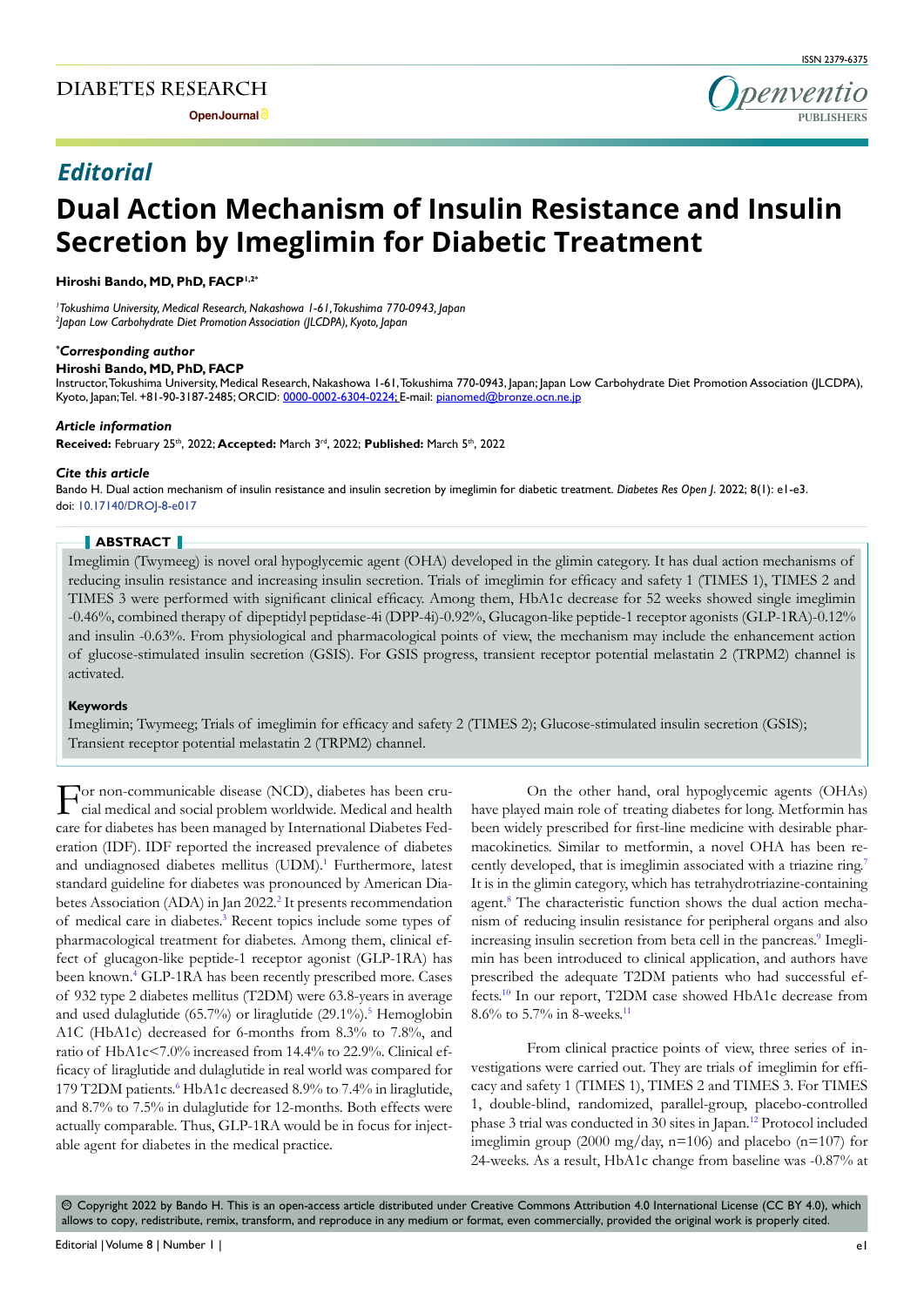Regarding TIMES 2, clinical efficacy of the combination of imeglimin and other antidiabetic agents for 52-weeks was investigated.[13](#page-2-5) It was a phase 3, pivotal, open-label trial including 714 T2DM patients. They were provided 1000 mg of imeglimin twice a day for single therapy or combined therapy of other agents. The primary endpoint was set for maintaining the safety such as adverse events, laboratory results or electrocardiography (ECG). The results showed the following: single imiglimin -0.46%, sulfonyl urea -0.56%, glinide -0.70%, biguanides -0.67%, α-GI -0.85%, thiazolidine -0.88%, sodium/glucose cotransporter-2 inhibitors (SGLT2i) -0.57%, dipeptidyl peptidase-4i (DPP-4i) -0.92% as OHAs, and GLP-1RA -0.12% as injection.

As TIMES 3, combined therapy of imeglimin and insulin was performed for 35 multi-center study. The protocol was double-blind, randomized, parallel-group phase 3 trial with 215 cases.<sup>14</sup> As a result, mean difference in HbA1c between study and control group was -0.60 to -0.64% during 16-52-weeks. Thus, Imeglimin revealed a novel option for add-on therapy (AOT) to insulin therapy.

Among these, impressive comparison would be the combined therapy of DPP-4i (-0.92%), GLP-1RA (-0.12%) and insulin (-0.63%)[.13](#page-2-5) Common pathway of pharmacological mechanism action has been recognized in the DPP-4i and GLP-1RA. As a matter of fact, however, the clinical effect showed much difference. The efficacy of additional insulin revealed the middle value of those of DPP-4i and GLP-1RA.<sup>[14](#page-2-6)</sup> Possible reason for this phenomenon includes the different pathway of action mechanism of these agents and dual function of imeglimin through mitochondria metabolism.

From basic physiological and pharmacological points of view, imeglimin has been characteristic dual mechanisms.<sup>[8](#page-2-0)</sup> It has an ability for increasing insulin secretion, decreasing β-cell dysfunction, and preventing epithelial cells death[.15](#page-2-7) The complete physiological mechanism of imeglimin has not been clarified yet. However, it is suggested for the enhancement action of the glucose-stimulated insulin secretion (GSIS). Concerning GSIS progress, the channel of the transient receptor potential melastatin 2 (TRPM2) is activated, and then it will promote the depolarization of plasma membrane as non-selective cation channel (NSCC) of the β-cell.[16](#page-2-8) By the experiment using wild-type and TRPM-knockout type mice, imeglimin shows the action through NSCC. This process will bring the insulin secretion. Consequently, imeglimin may proceed the TRPM changes activation in the beta cells. Its mechanism is through nicotinamide adenine dinucleotide (NAD(+))/Cyclic adenosine diphosphate ribose (cADPR) production, which leads to potentiation of GSIS. Moreover, imeglimin would be involved in the calcium mobilization, that proceeds to the amplification function for insulin secretion.<sup>17</sup>

The mechanism mentioned above would be probable insulin secretion by imeglimin. Other pathways were known to be in-volved in the insulin secretion.<sup>[18](#page-2-10)</sup> One is the stimulation by glucose, which leads to cyclic adenosine monophosphate (cAMP) activation, exchange protein by cAMP2A (exchange protein directly activated by cAMP 2 (Epac2A)) and TRPM2. These pathways bring the first phase of insulin secretion. Another is the stimulation by GLP-1, exendin-4 and glucose-dependent insulinotropic polypeptide (GIP), that may activate cAMP production as the same route of glucose pathway.

From these basic pharmacological mechanisms, imeglimin can contribute much for actual diabetic practice. As to chronic kidney disease (CKD), pharmacokinetic (PK) characteristics were studied.[19](#page-2-11) Consequently, usual doses of 1000 mg of imeglimin twice daily can be given for case with estimated glomerular filtration rate  $(eGFR)$  > 45 mL/min/1.73 m<sup>2</sup>, and 500 mg twice is recommended for case with eGFR 15-45 mL/min/1.73 m<sup>2</sup>. Study of imeglimin for patient with hepatic impairment was conducted by area under the curve (AUC) and maximum observed plasma concentration  $(C_{\text{max}})$ . The result showed 50% higher AUC and 30% higher  $C_{\text{max}}$ , indicating safe and well-tolerated administration of imeglimin for hepatic impairment.<sup>[20](#page-2-12)</sup> Meta-analysis investigation was performed for 1555 cases from 8 studies. As a result, Imeglimin group showed decreased HbA1c and no significant changes in homeostasis model assessment-estimated insulin resistance (HOMA-IR), triglyceride, and HDL-C.<sup>21</sup> In summary, this article will be hopefully useful reference in the future diabetic research.

## **FUNDING**

There was no funding received for this paper.

### **REFERENCES**

<span id="page-1-0"></span>1. Ogurtsova K, Guariguata L, Barengo NC, et al. IDF diabetes Atlas: Global estimates of undiagnosed diabetes in adults for 2021. *Diabetes Res Clin Pract*. 2022; 183: 109118. doi: [10.1016/j.](http://doi.org/10.1016/j.diabres.2021.109118) [diabres.2021.109118](http://doi.org/10.1016/j.diabres.2021.109118)

<span id="page-1-1"></span>2. American Diabetes Association (ADA). Introduction: Standards of medical care in diabetes—2022. *Diabetes Care.* 2022; 45(Suppl. 1): S1-S2. doi: [10.2337/dc22-SINT](http://doi.org/10.2337/dc22-SINT)

<span id="page-1-2"></span>3. Bando H. Latest trend for standards of medical care in diabetes. *SunText Rev Endocrine Care.* 2022; 1(1): 106. doi: [10.51737/](http://doi.org/10.51737/endocrine.2021.006) [endocrine.2021.006](http://doi.org/10.51737/endocrine.2021.006)

<span id="page-1-3"></span>4. American Diabetes Association (ADA) Professional Practice Committee. 9. Pharmacologic approaches to glycemic treatment: Standards of medical care in diabetes—2022. *Diabetes Care.* 2022; 45(Suppl. 1): S125-S143. doi: [10.2337/dc22-S009](http://doi.org/10.2337/dc22-S009)

<span id="page-1-4"></span>5. Ishigaki Y, Strizek A, Aranishi T, et al. Glucagon-like peptide-1 receptor agonist utilization in type 2 diabetes in Japan: A retrospective database analysis (JDDM 57). *Diabetes Ther*. 2021; 12(1): 345-361. doi: [10.1007/s13300-020-00977-w](http://doi.org/10.1007/s13300-020-00977-w)

<span id="page-1-5"></span>6. Tanaka K, Okada Y, Tokutsu A, Tanaka Y. Real-world effectiveness of liraglutide *versus* dulaglutide in Japanese patients with type 2 diabetes: A retrospective study. *Sci Rep*. 2022; 12(1): 154. doi: [10.1038/s41598-021-04149-z](http://doi.org/10.1038/s41598-021-04149-z)

<span id="page-1-6"></span>7. Yendapally R, Sikazwe D, Kim SS, et al. A review of phenfor-